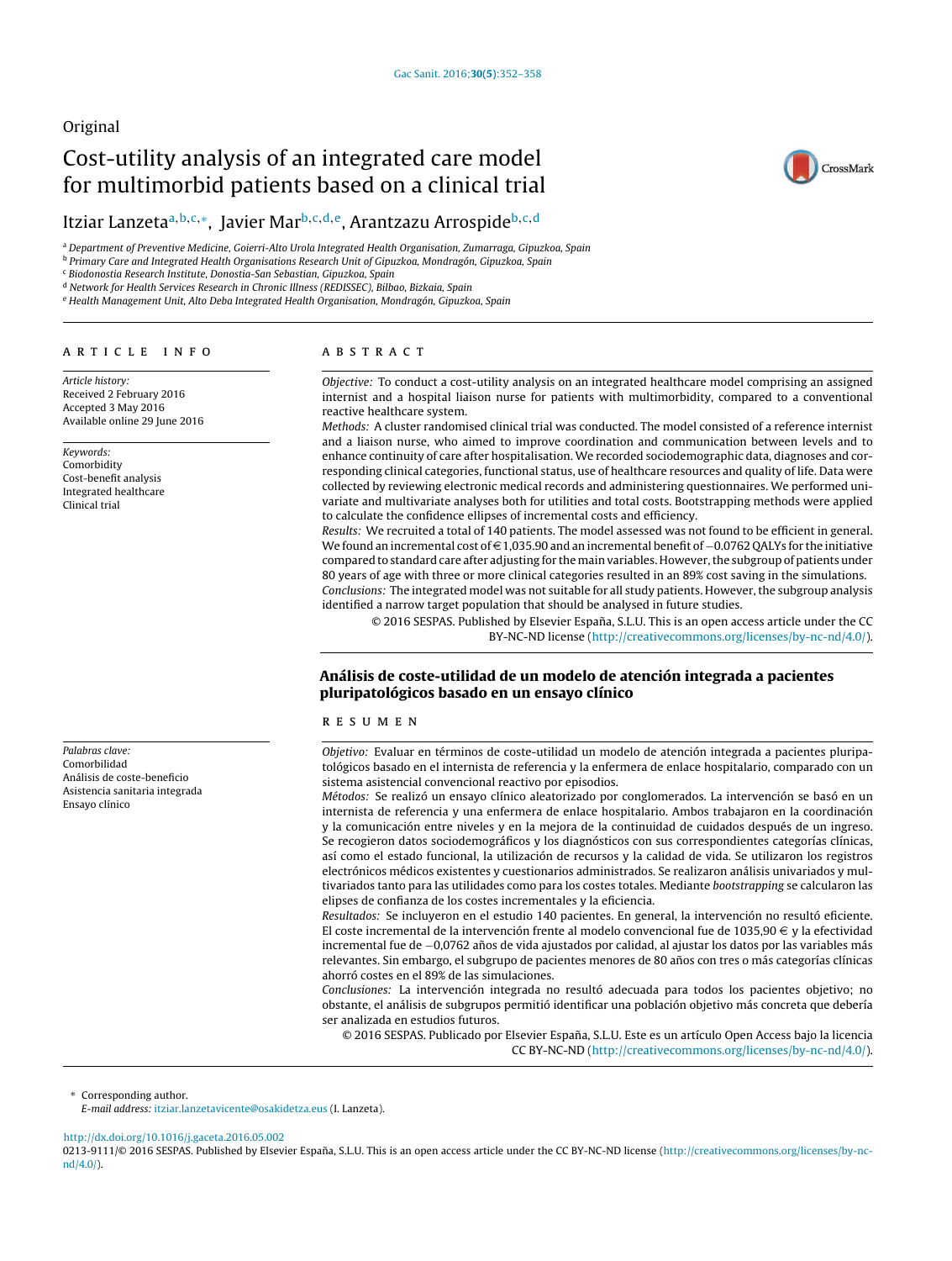## Introduction

The number of patients with multimorbidity is becoming so high that if it is not properly addressed, care for them will soon become unsustainable. $1,2$  Two common characteristics are that their health problems cannot be cured and that their health status is progressively deteriorating.<sup>[3](#page-6-0)</sup> In order to improve their care, Yáñez-Cadena et al. $4$  have underlined the need to adopt a systematic approach to design programs that combine organizational strategies and self-care. The provision of care to these patients is an excellent opportunity for innovation in healthcare integration based on the current healthcare structure, avoiding fragmentation of healthcare, but without excessive structural changes.[5](#page-6-0)

In January 2011, in the Basque Country (Spain), the integrated healthcare organization was established for bringing together the primary and specialized care.<sup>[6](#page-6-0)</sup> In this context, an integrated model was introduced, based around an assigned internist and a hospital liaison nurse. However, the effectiveness of multifaceted interventions for preventing the functional decline of elderly patients is still controversial.<sup>[7](#page-6-0)</sup> In a review of the literature, Smith et al. $8$  underlines the need to develop efficient interventions for patients with multimorbidity. To our knowledge, there are no published studies having demonstrated that they are really more efficient than usual care, and none assessing their economic impact in Spain. Generally, it is assumed that these models increase the efficiency and the quality of care provided to patients, and also that they are efficient. However, there is a lack of systematic evaluation, including the assessment of the relative costs and benefits. High quality evidence from well-designed studies is required to supporting decision making on the long-term funding of particular types of integrated care interventions.[9](#page-6-0)

The objective of this study was to assess whether an integrated care model for patients with multimorbidity, based on an assigned internist and a hospital liaison nurse, is efficient compared to the current system based on episodic reactive care.

## Methods

## Study design

We carried out a cost-utility analysis based on a prospective and multi-center cluster randomized trial, with two groups of patients with multimorbidity, randomized by doctor's list. Cluster randomization trials are experiments in which intact social units or clusters of individuals rather than independent individuals are randomly allocated to intervention groups. As the organizational change was naturally applied at the cluster level we applied in our study this design to avoid treatment group contamination. This approach did not incorporate blinding and therefore its results showed a lower level of evidence.<sup>[10](#page-6-0)</sup> The participating providers were the seven primary healthcare centers of the Goierri-Alto Urola health district, together with the referral hospital, Zumarraga hospital. Patients' randomization was based on the primary care clinicians' randomization carried out before this study started. Patients were recruited consecutively from each health center when they met three inclusion criteria: to have at least one hospitalization episode during the past year, to be classified as multimorbid patients according the criteria of the Junta de Andalucía<sup>[2](#page-6-0)</sup> and to have given written informed consent. Exclusion criteria included patient refusal to participate in the study, living in a nursing home or being on hemodialysis. A total of 140 patients were recruited, 70 in each group. The duration of the intervention period in this study was 1-year.

#### Intervention

The intervention was focused on the management of care for these patients. That is, we did not change the type of clinical care provided. The intervention consisted on the implementation of an integrated health care model for multimorbid patients based on improving communication between primary care and hospital professionals. Specifically, intervention group (IG) multimorbid patients were managed by the primary care team (general practitioner and nurse) with the support of a reference internist and a liaison nurse. Reference internist gave direct support in the Health Centre and ensured smooth and flexible communication with primary care doctors. Moreover, every time patients with multimorbidity went to the hospital they were seen by their assigned internist, regardless of the required service. As soon as the patient was identified as being multimorbid the liaison nurse carried out a complete assessment (clinical, functional, psychosocial and quality of life). This information was aimed to enhance continuity of care after hospitalization in coordination with primary care to avoid re-hospitalizations. Furthermore, the liaison nurse provided health education to improve self-management of each specific disease. In the control group (CG), patients received usual care corresponding to routine practice, with no strengthening of the coordination between primary and hospital-based care. The protocol was approved by the local ethics committee.

#### Study variables

We collected data from medical records on the following demographic and clinical variables: age, sex, referral health center, and clinical diagnoses, as well as the corresponding clinical categories. Data about resources consumption during 12 months included hospital admissions, emergency department attendances, visits to specialists, visits to primary care doctors and nurses and diagnostic tests recorded in the Osakidetza-Basque Health Service data base. In addition, we recorded Barthel Index scores, $11$  as a measure of functional status regarding basic activities of daily living at baseline; and EuroQol (EQ-5D) utility scores,  $12$  as a measure of quality of life at baseline and the end of the study period, that is, before and 1 year after implementation of the new model.

## Estimation of cost and quality-adjusted life years

We calculated for each patient cost and quality-adjusted life years (QALYs) during the 12 months follow-up. For estimating costs, we multiplied the rates of resources use by the unit cost obtained from the Accounting Department (stay day:  $\in$ 414.00/day; emergency department consultation:  $\in$ 140.69; 24-hour health clinic consultation:  $\in$ 39.01; specialized consultation:  $\in$ 141.04; primary care consultation:  $\in$  23.11; home care visit:  $\in$  69.32; CT scan:  $\epsilon$ 77.63; and ultrasound scan:  $\epsilon$ 33.46). The cost of the intervention per attended patient ( $\in$ 341.68) was calculated by dividing the salary of the liaison nurse by the number of patients under her care.

For the estimation of QALYs, we considered scores on the EQ-5D questionnaire before and 1 year after introduction of the intervention. The efficiency for each period of the intervention was calculated with area under the curve analysis, assuming linear interpolation between consecutive time points and taking into account the follow-up period for all patients included.<sup>[13](#page-6-0)</sup>

## Statistical analysis

First, we tested the randomness of the samples, univariate analysis was performed using the chi-squared test or Fisher's exact test to identify any socio-demographic or diagnostic variables that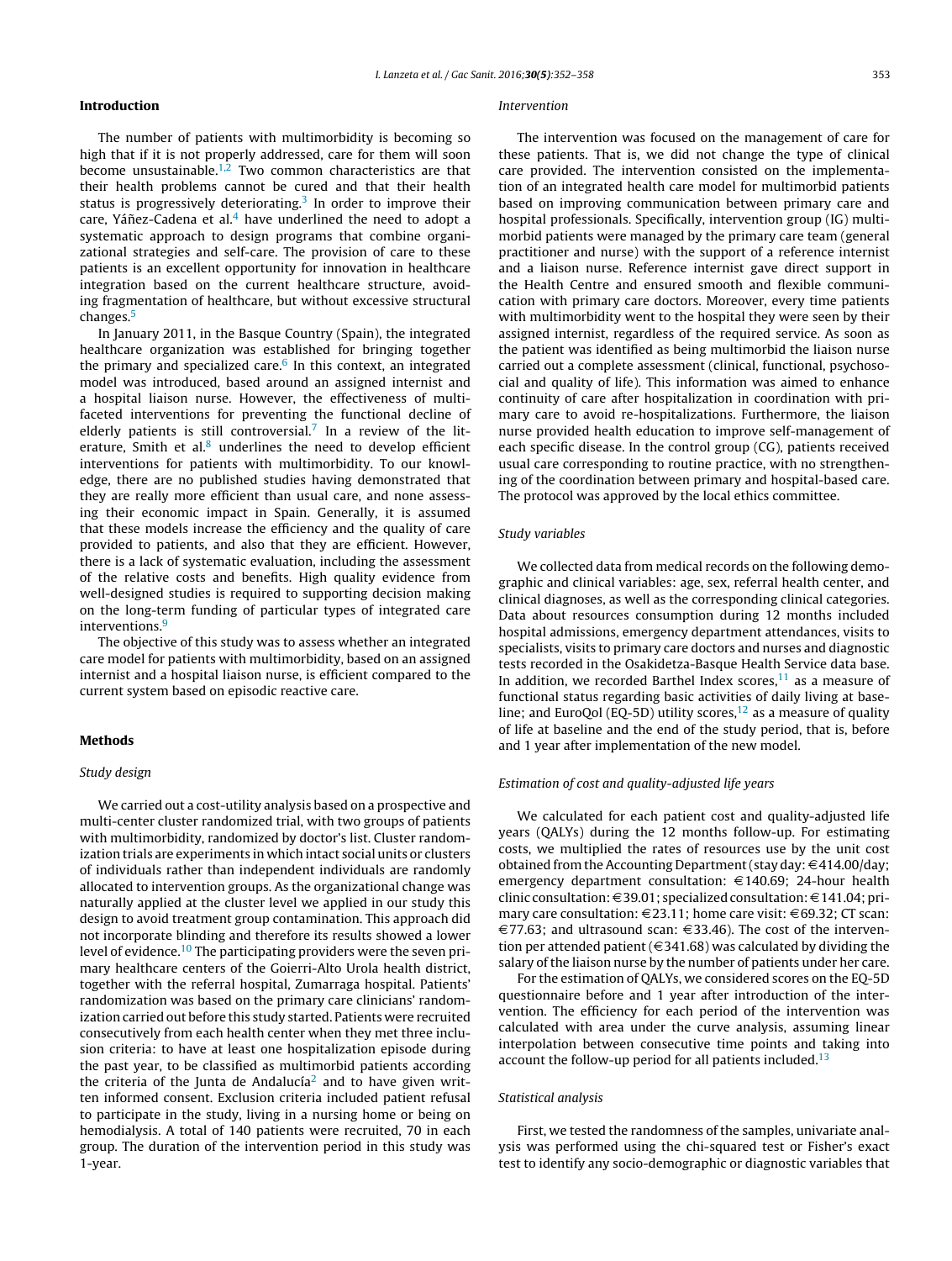differed between the two groups that had been selected randomly. A significance level of 5% was set.

Second, intervention results in terms of resource consumption during the study period were described using absolute and relative frequencies as well as mean values for the intervention and control groups. The analysis of the difference between mean values was carried out using Student t-test and Chi-squared test was used for categorical data.

Third, univariate analysis was carried out to identify the variables that were associated with efficiency and total costs. As costs and QALYs are generally skewed data, nonparametric tests were used in order to compare median values for different variables categories. However, cost-utility analysis is based on the difference in mean cost and the difference in mean effect. In fact, that occurs because the mean is important from both budgetary and social perspective. Therefore, t-test or ANOVA variance analysis were also carried out with the aim of estimating significance on mean differences between variable categories. In addition, univariate generalized linear models (GLM) were also applied in order to show its results compared to the commonly used approaches.

All variables that show association in the one by one analysis were involved in the subsequent multivariate analysis. Group (IG vs. CG) variable was included in all the final models, given that the purpose of the study was to assess the effect of the intervention on the efficiency and costs, adjusting for other variables that could influence them. Baseline Barthel Index scores were not included in the multivariate analysis to avoid collinearity with utilities, as measured by EQ-5D. Multivariate analysis was carried out using both ordinary least square regressions (OLS) and GLM. Finally joint analysis of costs and efficiency was carried out using Seemingly Unrelated Regression (SUR). The same independent variables were included in the multivariate analysis both for QALYs and for total costs in order to simplify the interpretation. The estimation of the incremental cost-effectiveness ratio (ICER), which describes the additional cost of each extra QALY, was calculated as the ratio of the coefficients of the variable group in the multiple regressions of cost and efficiency.<sup>[14](#page-6-0)</sup> In a second model using SUR subgroup analysis was performed considering also the interactions of the variables age and number of clinical categories with the variable group.

Once analysis of the original data had been performed at the patient level, we analyzed the overall distribution using a nonparametric bootstrapping method given that the sample size was small. This method makes it possible to estimate the uncertainty of the final decision in different samples assuming that initial samples of both groups represented the real population. For this purpose, we carried out 1,000 simulations, in which new samples of patients were created by selecting patients (with replacement). The bootstrapping method allowed estimating the 95% confidence intervals of the intervention effects both in costs and QALYs for the analyzed subgroups and calculating the confidence ellipses for the ICER using the variance-covariance matrix estimated in the joint analysis of costs and efficiency.[14,15](#page-6-0)

## Results

Between April 2011 and February 2012, we recruited a total of 140 patients with multimorbidity with a mean age of 78.2 years. From them 72% completed an entire year, 25% died, and in the remaining cases (3%), follow-up was stopped as they were admitted to residential care homes. We found no significant differences between the two groups prior to the intervention as summarized in Table 1. In both groups, more than half of the patients had diagnoses in two clinical categories. Overall, 17.8% of patients obtained baseline Barthel Index scores below 60 and hence were classified as dependent.

### Table 1

Characteristics of the study groups at the start of the study.

|                                         | Control group<br>$N(\%)$ | Intervention group<br>N(%) | p     |
|-----------------------------------------|--------------------------|----------------------------|-------|
| Total                                   | 70(50.00)                | 70(50.00)                  |       |
| Sex                                     |                          |                            |       |
| Male                                    | 45 (64.29)               | 50(71.43)                  |       |
| Female                                  | 25(35.71)                | 20(28.57)                  | 0.366 |
| Age                                     |                          |                            |       |
| <80 years                               | 35(50.00)                | 39(55.71)                  |       |
| $>80$ years                             | 35(50.00)                | 31 (44.29)                 | 0.498 |
| Number of chronic conditions categories |                          |                            |       |
| 2                                       | 38(54.29)                | 37(52.86)                  |       |
| >3                                      | 32(45.71)                | 33(47.14)                  | 0.865 |
| Baseline Barthel Index score            |                          |                            |       |
| Independent $(≥60)$                     | 58(82.86)                | 57(81.43)                  |       |
| Dependent (<60)                         | 12(17.14)                | 13(18.57)                  | 0.825 |
| Baseline EQ-5D utility score            |                          |                            |       |
| $\leq 0$                                | 9(12.86)                 | 6(8.57)                    |       |
| 0 to 0.5                                | 8(11.43)                 | 8(11.43)                   |       |
| >0.5 to 0.75                            | 26(37.14)                | 30(42.86)                  |       |
| $>0.75$ to 1                            | 27(38.57)                | 26(37.14)                  | 0.824 |
| Follow-up                               |                          |                            |       |
| Entire year completed                   | 53 (75.71)               | 48(68.57)                  |       |
| <b>Died</b>                             | 17(24.29)                | 18(25.71)                  |       |
| Stopped for other reasons               | 0(0.00)                  | 4(5.71)                    | 0.118 |

The description of resource consumption carried out by the control and intervention group is shown in [Table](#page-3-0) 2. No statistical differences were found between the two groups.

[Table](#page-3-0) 3 and [Table](#page-4-0) 4 show which variables had a direct impact on cost and utility of the intervention. We can see there are clear differences in QALYs by sex, age, number of clinical categories, and baseline Barthel Index and EQ-5D utility scores but none of the variables considered had an impact on the total costs when comparing mean values through usual methodology. Results are similar when univariate GLM methods were applied for mean comparison. The crude values indicate that the intervention increased the mean cost per patient by  $\in$  1,093.1, compared to that for the controls. Moreover, the efficiency in patients from the intervention group was 0.0553 QALY lower.

When analyzing the intervention effect adjusted by other relevant variables (sex, age, number of categories and baseline EQ5D), the results showed similar conclusions as intervention arm remained more expensive and less efficient, both using OLS and GLM ([Table](#page-4-0) 5). In the joint multivariate statistical analysis ([Table](#page-4-0) 5) using the simple model, we found an incremental cost of  $\in$  1,035.9 and an incremental benefit of -0.0762 QALYs for the intervention compared to usual care, after adjusting for sex, patient age, number of clinical categories and EQ-5D utility score at the beginning of the study. When the interactions of the age and number of clinical categories with the variable group were included ([Table](#page-4-0) 5) we could realize that considering the subgroups of patients under 80 years of age and with chronic health problems in three or more clinical categories, mean costs were lower among those in the IG but without statistical significance. Nonetheless, the benefit was also lower as was the case for all the subgroups analyzed.

In the cost-utility plane [\(Figure](#page-3-0) 1), we can see the results corresponding to the bootstrapping method applied to the original sample and the subgroup of those under 80 years old with three or more categories of chronic conditions. Considering the observed variability, we calculated the likelihood of the intervention being cost saving across the simulations performed. The subgroup of people under 80 years of age with conditions in three or more clinical categories resulted cost saving in 89% of the simulations whereas this percentage was 15% for the original sample.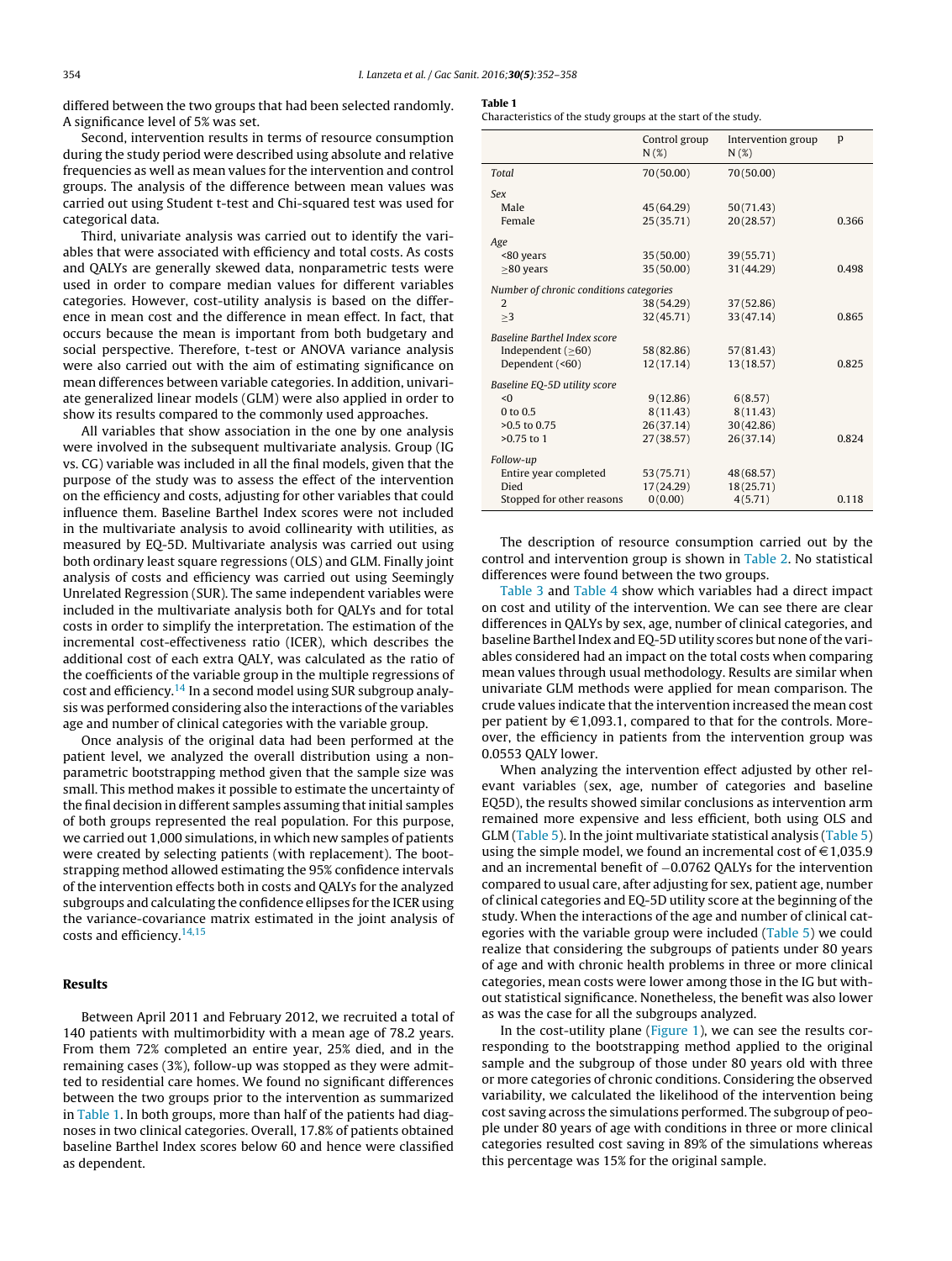## <span id="page-3-0"></span>Table 2

Description of the main resource consumption for each group during the 1-year study period.

|                            | Control group<br>$N(\%)$ | Intervention group<br>$N(\%)$ | p     |  |  |
|----------------------------|--------------------------|-------------------------------|-------|--|--|
| Hospitalizations           |                          |                               |       |  |  |
| 0                          | 37 (52.90)               | 27 (38.60)                    |       |  |  |
| $\mathbf{1}$               | 14 (20.00)               | 20 (28.60)                    |       |  |  |
| $\overline{2}$             | 13 (18.60)               | 12(17.10)                     |       |  |  |
| >2                         | 6(8.60)                  | 11 (15.70)                    | 0.248 |  |  |
| Media (SD)                 | 0.89(1.20)               | 1.24(1.58)                    | 0.135 |  |  |
| Length of stay             |                          |                               |       |  |  |
| $\Omega$                   | 37 (52.90)               | 27 (38.60)                    |       |  |  |
| $1 - 7$                    | 11(15.70)                | 14 (20.00)                    |       |  |  |
| $8 - 14$                   | 8(11.40)                 | 9(12.90)                      |       |  |  |
| >14                        | 14(20.00)                | 20 (28.60)                    | 0.385 |  |  |
| Media (SD)                 | 7.20(11.43)              | 9.47(12.34)                   | 0.261 |  |  |
| Emergency room             |                          |                               |       |  |  |
| $\mathbf{0}$               | 13 (18.60)               | 18 (25.70)                    |       |  |  |
| $\mathbf{1}$               | 22 (31.40)               | 17(24.30)                     |       |  |  |
| $\overline{2}$             | 12(17.10)                | 17(24.30)                     |       |  |  |
| >2                         | 23 (32.90)               | 18 (25.70)                    | 0.404 |  |  |
| Media (SD)                 | 2.16(2.08)               | 1.90(1.88)                    | 0.447 |  |  |
| Home care                  |                          |                               |       |  |  |
| 0                          | 24 (34.30)               | 29 (41.40)                    |       |  |  |
| $1 - 7$                    | 22 (31.40)               | 16(22.90)                     |       |  |  |
| $8 - 14$                   | 8(11.40)                 | 8(11.40)                      |       |  |  |
| $15 - 30$                  | 9(12.90)                 | 12(17.10)                     |       |  |  |
| >30                        | 7(10.00)                 | 5(7.10)                       | 0.703 |  |  |
| Media (SD)                 | 11.59 (23.92)            | 9.46(16.10)                   | 0.537 |  |  |
| Specialist consultations   |                          |                               |       |  |  |
| $\Omega$                   | 28 (40.00)               | 18 (25.70)                    |       |  |  |
| $1 - 2$                    | 15(21.40)                | 26 (37.10)                    |       |  |  |
| $3 - 5$                    | 22 (31.40)               | 19(27.10)                     |       |  |  |
| >5                         | 5(7.10)                  | 7(10.00)                      | 0.128 |  |  |
| Media (SD)                 | 2.26(2.86)               | 2.40(2.32)                    | 0.746 |  |  |
| Primary care consultations |                          |                               |       |  |  |
| < 10                       | 18 (25.70)               | 22 (31.40)                    |       |  |  |
| $10 - 25$                  | 26(37.10)                | 27 (38.60)                    |       |  |  |
| 26-40                      | 11 (15.70)               | 14 (20.00)                    |       |  |  |
| >40                        | 15(21.40)                | 7(10.00)                      | 0.297 |  |  |
| Media (SD)                 | 22.70 (17.87)            | 20.04 (16.00)                 | 0.358 |  |  |



Figure 1. Cost-utility plane of the intervention under study in the entire sample and in the subsample of patients under 80 years of age with three or more categories of chronic conditions.

## Discussion

The evaluated integrated healthcare intervention for patients with multimorbidity was not found to be efficient. However, the statistical analysis revealed that in the patients under 80 years of age with a high level of comorbidity (conditions in three or more clinical categories), the intervention decreased costs in 89% of the simulations, although the difference was not statistically significant in that subgroup either. The lack of efficiency was observed across all the subgroups analyzed which was to be expected, given the frailty and risk factors, of the target population.

Our intervention can be described in terms of the Kaiser Permanente model as a case management and our target pop-ulation being included in the top 5% of the Kaiser pyramid.<sup>[16,17](#page-6-0)</sup> Regarding the subgroups analyzed, we consider that patients with multimorbidity who have only two clinical categories of conditions, regardless of age, correspond to the high-risk patients with a lower level of complexity in the Kaiser pyramid, and hence

SD: standard deviation.

## Table 3

Association between the total costs incurred in the 1-year study period and the study variables.

|                                        |                             |                | <b>Total costs</b> |                |                  |
|----------------------------------------|-----------------------------|----------------|--------------------|----------------|------------------|
|                                        | Median $(q1; q3)$           | p <sup>a</sup> | Mean(SD)           | p <sup>b</sup> | GLM <sup>c</sup> |
| Group                                  |                             |                |                    |                |                  |
| Control                                | 2,545.8 (1,109.2; 7,553.4)  |                | 4,973.3 (5,486.4)  |                |                  |
| Intervention                           | 4,492.5 (1,691.6; 9,991.7)  | 0.258          | 6,066.4(5,514.8)   | 0.242          | 0.245            |
| Sex                                    |                             |                |                    |                |                  |
| Male                                   | 3,544.9(1,432.6; 9,991.7)   |                | 5,839.1 (5,816.8)  |                |                  |
| Female                                 | 2,511.1(1,316.4; 7,622.8)   | 0.330          | 4,845.9(4,783.3)   | 0.321          | 0.300            |
| Age                                    |                             |                |                    |                |                  |
| <80 years                              | 3,250.4(1,529.7; 8,322.3)   |                | 5,794.6(6,005.5)   |                |                  |
| $>80$ years                            | 2,999.8 (1,230.9; 8,294.0)  | 0.548          | 5,211.8(4,918.7)   | 0.534          | 0.529            |
| Number of chronic condition categories |                             |                |                    |                |                  |
| 2                                      | 2,580.4(1,198.4; 7,553.4)   |                | 4,964.0(5,197.6)   |                |                  |
| >3                                     | 4,483.4(1,624.4; 9,991.7)   | 0.195          | 6,161.3(5,820.6)   | 0.201          | 0.203            |
| Baseline Barthel Index score           |                             |                |                    |                |                  |
| Independent ( $\geq 60$ )              | 2,843.1 (1,399.9; 8,564.2)  |                | 5,527.7(5,655.8)   |                |                  |
| Dependent $(60)$                       | 4,662.8 (909.7; 8,294.0)    | 0.884          | 5,483.8 (4,876.1)  | 0.971          | 0.971            |
| Baseline EQ-5D utility score           |                             |                |                    |                |                  |
| $\leq 0$                               | 1,272.9(369.7; 7,756.1)     |                | 3,828.9(3,996.1)   |                |                  |
| 0 <sub>to</sub> 0.5                    | 6,615.7(2,370.1; 9,888.2)   |                | 6,609.9(5,131.4)   |                | 0.131            |
| $>0.5$ to 0.75                         | 3,438.8 (1,620.0; 10,296.5) |                | 6,347.2(6,073.8)   |                | 0.084            |
| $>0.75$ to 1                           | 2,197.0(1,369.7; 6,806.4)   | 0.148          | 4,795.2(5,265.4)   | 0.240          | 0.444            |

GLM: generalized linear models; q1: value for the first quartile or percentile 25; q3: value for the third quartile or percentile 75; SD: standard deviation.

<sup>a</sup> Median comparison using log-rank test and Kruskal-Wallis.

<sup>b</sup> Mean comparison using t-test and ANOVA variance analysis.

 $c$  Generalized linear model assuming gamma family with log link.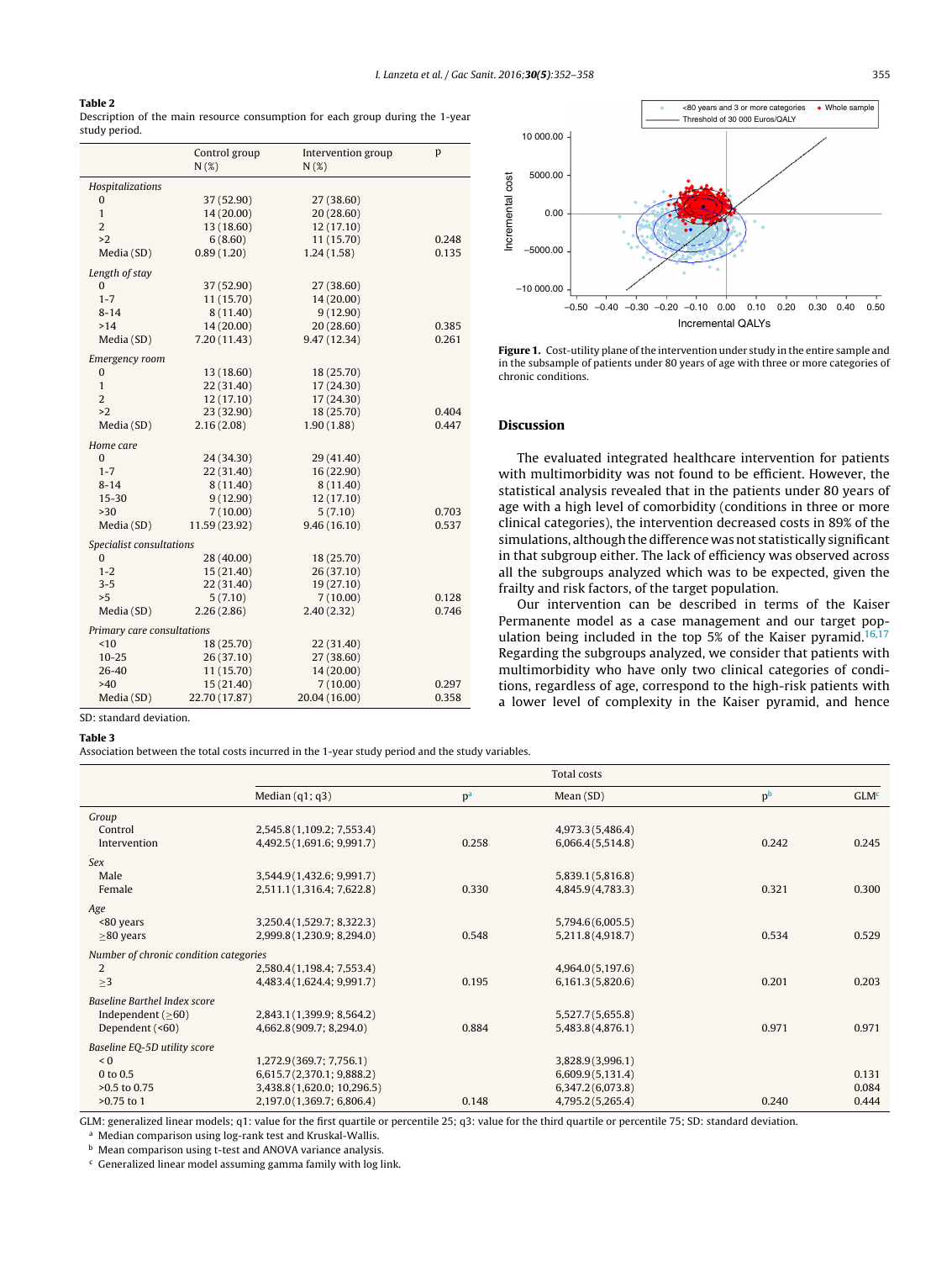## <span id="page-4-0"></span>Table 4

Association between the efficiency in the 1-year study period and the study variables.

|                                        | Quality-adjusted life years |                |                   |                |                  |
|----------------------------------------|-----------------------------|----------------|-------------------|----------------|------------------|
|                                        | Median $(q1; q3)$           | p <sup>a</sup> | Mean(SD)          | p <sub>b</sub> | GLM <sup>c</sup> |
| Group                                  |                             |                |                   |                |                  |
| Control                                | 0.6251(0.1381; 0.8391)      |                | 0.5235(0.3886)    |                |                  |
| Intervention                           | 0.5834(0.0861; 0.8518)      | 0.493          | 0.4682(0.4003)    | 0.410          | 0.410            |
| Sex                                    |                             |                |                   |                |                  |
| Male                                   | 0.6276(0.1486; 0.8771)      |                | 0.5440(0.3859)    |                |                  |
| Female                                 | 0.5324(0.0093; 0.6696)      | 0.016          | 0.3925(0.3955)    | 0.035          | 0.050            |
| Age                                    |                             |                |                   |                |                  |
| <80 years                              | 0.6585(0.2179; 0.9095)      |                | 0.5734(0.3670)    |                |                  |
| $\geq$ 80 years                        | 0.5193(0.0313; 0.7814)      | 0.012          | 0.4080(0.4077)    | 0.013          | 0.016            |
| Number of chronic condition categories |                             |                |                   |                |                  |
| 2                                      | 0.7061(0.2937; 0.8935)      |                | 0.6162(0.3536)    |                |                  |
| >3                                     | 0.2976(0.0617; 0.6757)      | < 0.001        | 0.3592(0.3954)    | < 0.001        | < 0.001          |
| Baseline Barthel Index score           |                             |                |                   |                |                  |
| Independent $(≥60)$                    | 0.6757(0.2923; 0.8771)      |                | 0.5996(0.3406)    |                |                  |
| Dependent (<60)                        | $-0.0102(-0.1196; 0.0591)$  | < 0.001        | $-0.0002(0.2134)$ | < 0.001        | < 0.001          |
| Baseline EQ-5D utility score           |                             |                |                   |                |                  |
| $\leq 0$                               | $-0.0696(-0.2719;-0.0172)$  |                | $-0.1399(0.1504)$ |                |                  |
| 0 to 0.5                               | 0.1486(0.0593; 0.3394)      |                | 0.1958(0.1972)    |                | < 0.001          |
| $>0.5$ to 0.75                         | 0.5861(0.1311; 0.6636)      |                | 0.4565(0.2695)    |                | < 0.001          |
| $>0.75$ to 1                           | 0.8935(0.7976; 1.0000)      | < 0.001        | 0.8076(0.2723)    | < 0.001        | < 0.001          |

GLM: generalized linear models; q1: value for the first quartile or percentile 25; q3: value for the third quartile or percentile 75; SD: standard deviation.

<sup>a</sup> Median comparison using log-rank test and Kruskal-Wallis.

<sup>b</sup> Mean comparison using t-test and ANOVA variance analysis.

<sup>c</sup> Generalized linear model assuming gamma family with log link.

## Table 5

Multivariate analysis of efficiency and total costs as the dependent variables.

|                                                    | Cost                       |              | Efficiency                  |               |
|----------------------------------------------------|----------------------------|--------------|-----------------------------|---------------|
|                                                    | Coefficient (SD)           | p            | Coefficient (SD)            | p             |
| Ordinary least square regression                   |                            |              |                             |               |
| Intervention group                                 | 991.87 (938.40)            | 0.29         | $-0.0762(0.0398)$           | 0.06          |
| Female                                             | $-901.43(1061.70)$         | 0.40         | 0.0627(0.045)               | 0.17          |
| 80 years old or older                              | $-346.20(963.38)$          | 0.72         | $-0.0653(0.0408)$           | 0.11          |
| $\geq$ 3 categories of chronic condition           | 1,194.98 (997.65)          | 0.23         | $-0.0631(0.0422)$           | 0.14          |
| Baseline EQ-5D utility score                       | $-1.49(1,309.02)$          | 1.00         | 0.7595(0.0552)              | ${}_{<0.001}$ |
| Constant                                           | 4,922.93 (1,462.05)        | 0.001        | 0.1296(0.0618)              | 0.038         |
| Generalized linear model                           |                            |              |                             |               |
| Intervention group                                 | 0.2372(0.1710)             | 0.17         | $-0.1076(0.0715)$           | 0.13          |
| Female                                             | $-0.1903(0.1967)$          | 0.33         | 0.1165(0.0842)              | 0.17          |
| 80 years old or older                              | $-0.0671(0.1751)$          | 0.70         | $-0.1404(0.0729)$           | 0.05          |
| $\geq$ 3 categories of chronic condition           | 0.2589(0.1901)             | 0.17         | $-0.0676(0.0789)$           | 0.39          |
| Baseline EQ-5D utility score                       | 0.0364(0.2656)             | 0.99         | 2.0016 (0.1959)             | < 0.001       |
| Constant                                           | 8.4504 (0.2831)            | ${}_{0.001}$ | $-1.9685(0.1965)$           | ${}_{0.001}$  |
| Seemingly Unrelated Regression - Simple model      |                            |              |                             |               |
| Intervention group                                 | 1,035.88 (925.26)          | 0.26         | $-0.0762(0.0389)$           | 0.05          |
| Female                                             | $-836.89(1,050.39)$        | 0.43         | 0.0627(0.0442)              | 0.16          |
| 80 years old or older                              | $-310.11(948.17)$          | 0.74         | $-0.0653(0.0399)$           | 0.1           |
| $\geq$ 3 categories of chronic condition           | 1,165.43 (980.71)          | 0.24         | $-0.0631(0.0412)$           | 0.13          |
| Baseline EQ-5D utility score                       | 24.03 (1,285.34)           | 0.99         | 0.7595(0.0540)              | ${}_{0.001}$  |
| Constant                                           | 4,880.80 (1,437.08)        |              | 0.1296(0.0604)              |               |
| Seemingly Unrelated Regression - Subgroup analysis |                            |              |                             |               |
| Intervention group                                 | 1,399.84 (1,534.25)        | 0.36         | $-0.0576(0.0658)$           | 0.38          |
| Female                                             | $-967.26(1,039.54)$        | 0.35         | 0.0594(0.0446)              | 0.18          |
| >80 years of age                                   | $-1,416.95(1,326.30)$      | 0.28         | $-0.0695(0.0568)$           | 0.22          |
| $\geq$ 3 categories of chronic condition           | 2,712.17 (1,351.01)        | 0.05         | $-0.0357(0.0579)$           | 0.54          |
| Baseline EQ-5D utility score                       | $-36.35(1,259.94)$         | 0.98         | 0.7595(0.0540)              | ${}_{0.001}$  |
| >80 years * group                                  | 2,724.85 (1,838.22)        | 0.14         | 0.0170(0.0788)              | 0.83          |
| $\geq$ 3 categories * group                        | $-3,475.84(1,841.26)$      | 0.06         | $-0.0567(0.0789)$           | 0.47          |
| Constant                                           | 4,808.12 (1,583.84)        |              | 0.1467(0.0654)              |               |
| Difference, IG vs. CG (95%CI) <sup>a</sup>         |                            |              |                             |               |
| Subgroup <80 years +2 categories                   | $1,399.84(-1,704; 4,374)$  |              | $-0.0576(-0.18; 0.06)$      |               |
| Subgroup <80 years + $\geq$ 3 categories           | $-2,076.00(-5,622; 1,189)$ |              | $-0.1143$ ( $-0.27$ ; 0.02) |               |
| Subgroup $>80$ years + 2 categories                | 4,124,69 (1,156; 6,980)    |              | $-0.0406(-0.18; 0.10)$      |               |
| Subgroup $>80$ years $+ > 3$ categories            | $648.85 (-2,775; 3,908)$   |              | $-0.0973(-0.22; 0.03)$      |               |

CG: control group; IC: intervention group; SD: standard deviation.

<sup>a</sup> 95% confidence interval estimated using bootstrapping method.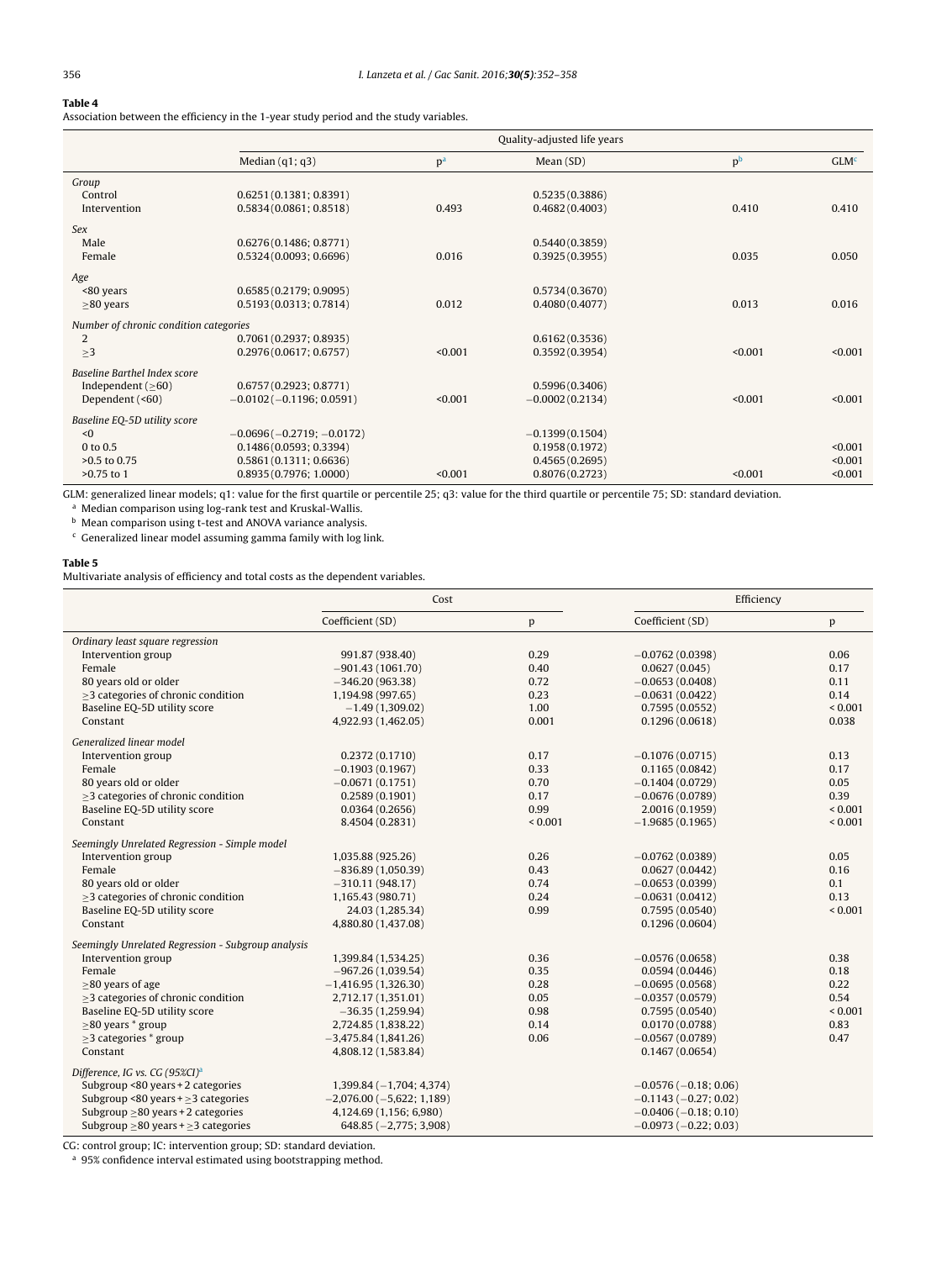benefits would be more likely to be seen with disease management care models.

Authors that underline the importance of small changes in continuity of care for decreasing costs, resource use and complications, such as Hussey et al.,<sup>[18](#page-6-0)</sup> indicate a potential limitation of their research is that the findings might not extrapolate to younger populations, since it focused on adults over 65 years of age. In our study, we did not consider age as an exclusion criterion and conclude that the intervention could be more efficient in those under 80 years of age.

The patients aged 80 years and over with three or more clinical categories of chronic conditions correspond to the apex of the Kaiser pyramid. Besides healthcare (i.e., case management) they require coordination between social and healthcare services, giv-ing priority to maintaining their independence as far as possible.<sup>[16](#page-6-0)</sup> Such patients do not benefit from the evaluated model as it has no impact on quality of life or disease progression, and there are more associated costs due to a higher use of healthcare resources. However, they may benefit from the use of care models for end-of-life patients.[17,19](#page-6-0)

Vondeling<sup>[9](#page-6-0)</sup> suggested that the general principles of economic evaluation can be adapted to the assessment of integrated care. However, a lack of evidence on efficacy frequently hampers the economic evaluation of integrated care, contrasting with the wide availability of data on pharmacoeconomics. We based our study on a cluster randomized clinical trial providing a strong level of evidence.[10,20,21](#page-6-0) The statistical analysis enabled us to identify a subgroup in which future studies should be carried out as the intervention could be cost saving. Our results indicated that age, sex, comorbidity, and baseline Barthel Index and EQ-5D scores had an impact on the QALYs in each group, which seems logical given the level of multimorbidity, frailty and mortality in the sample. In addition to influencing perceived quality of life, in elderly people, comorbidity and disability are negative prognostic factors for functionality and survival. It should be taken into account that changes at the organization level and in healthcare management have a limited effect on the natural history of patients with high comorbidity. As a consequence, we should not expect marked changes in health outcomes.<sup>[19](#page-6-0)</sup>

Literature shows that it is difficult to obtain good results in this population.[22,23](#page-6-0) However, our economic evaluation provided useful clues in terms of best suited target population to be taken into account in the implementation of future integrated programs. Moreover, it was supported by strong evidence-based design (cluster randomized clinical trial) and patient-data level statistical analysis. We have tried to solve the main three difficulties encountered by applying multivariante and subgroup analysis. First, complex patients tend to have a high level of multimorbidity. Patients with an average Charlson<sup>[24](#page-6-0)</sup> index of 5 have a 25% risk of death in the year of follow-up, masking any impact of the intervention. Second, the multifaceted nature of the healthcare model itself makes these types of intervention complex. $25$  Finally, we are not dealing with a clinical intervention but rather changes at the organizational level and in patient management.

This study has enabled us to assess an integrated healthcare model in terms of cost-utility. Despite the intervention not being efficient, our results are relevant as they contradict the usual assumption that integrated care models increase efficiency and quality of life, as well as leading to cost savings by decreasing hospitalizations. $8,18,26$  Even though this study was focused on an overall analysis of patients with multimorbidity, the subgroup analysis carried out allowed us to identify a narrow target population that should be analyzed in depth. Future research should involve studying the results of implementing the model in patients under 80 years of age with high level of comorbidity. In the light of our results, it seems clear that there is a need for more economic assessment studies to provide evidence on the efficiency of integrated models, to support their widespread use in health systems.

## What is known about the topic?

The increasing prevalence of chronic diseases has led to a profound change in multi-morbid patients care. Integrated programs which include new roles for nurses and physicians constitute the new paradigm but given their complex nature their implementation is challenging and must be evaluated.

## What does this study add to the literature?

The model assessed was not found to be cost-effective in general. However, mean healthcare costs were lower for people under 80 years of age with three or more clinical categories of chronic conditions. Integrated interventions are not suitable for all medically frail patients but rather for a subset that can be identified by statistical analysis.

## Editor in charge

Miguel Ángel Negrín Hernández.

## Transparency declaration

The corresponding author on behalf of the other authors guarantee the accuracy, transparency and honesty of the data and information contained in the study, that no relevant information has been omitted and that all discrepancies between authors have been adequately resolved and described.

## Authorship contributions

I. Lanzeta has participated in all the research stages (study design, clinical trial fieldwork, interpretation of the results and writing the manuscript). J. Mar has contributed to the study design and he has collaborated in the statistical analysis, in the interpretation of results and in the review of the manuscript. A. Arrospide has participated in the design of methodology and performed the statistical analysis, supported the interpretation of the results and contributed to the drafting of the manuscript. All results were discussed among the authors. All authors contributed to and have approved the final manuscript.

## Funding

None.

## Conflict of interest

None.

## Acknowledgments

We would like to acknowledge the editorial assistance provided by Ideas Need Communicating Language Services.